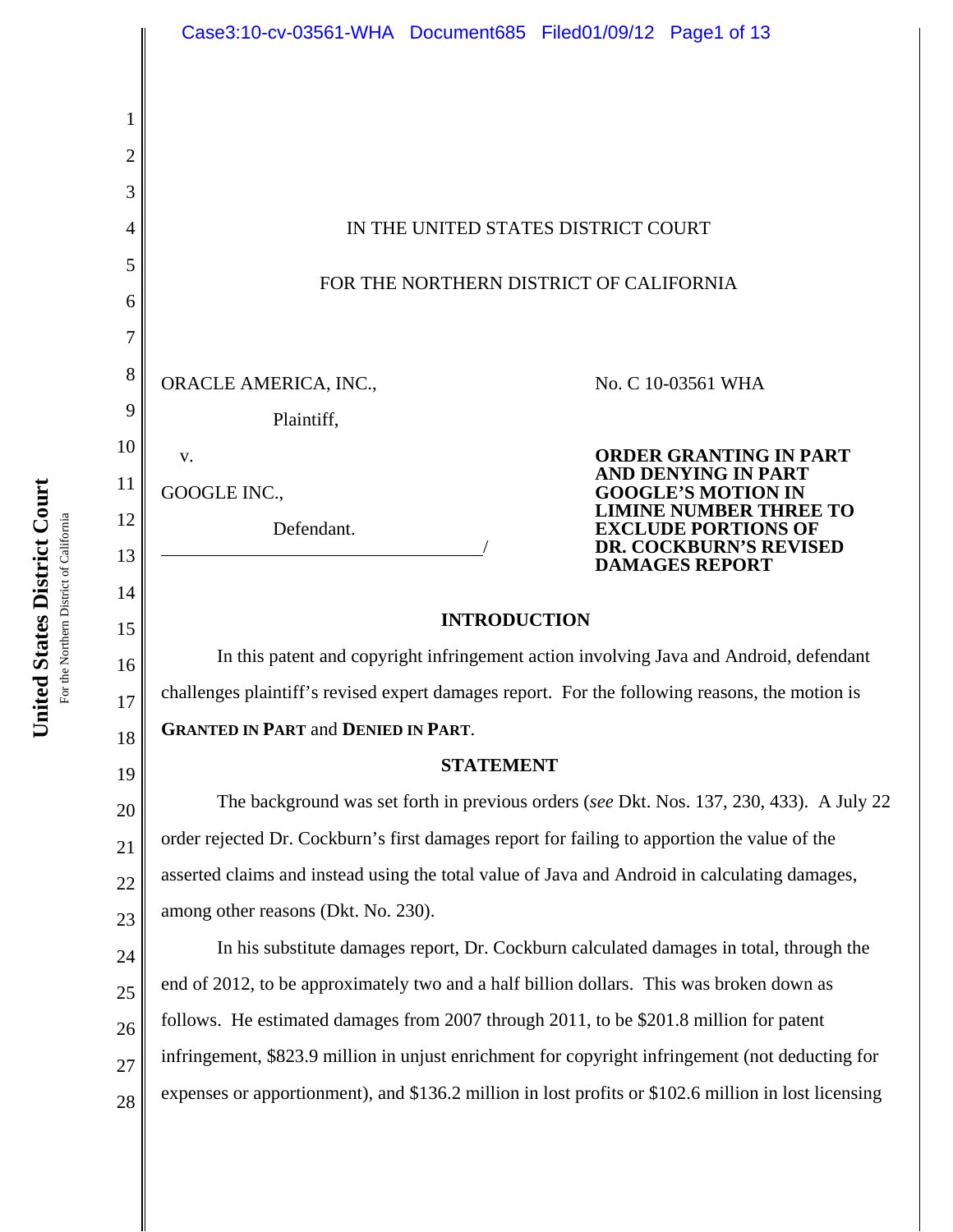fees for copyright infringement (Cockburn Report ¶¶ 47, 467, 496, and 474; Exhs. 3, 22, 23).

2 3 4 5 6 7 8 9 10 11 12 13 14 15 Dr. Cockburn calculated patent damages using a hypothetical negotiation method: as had been suggested in a prior order, he began with a \$100 million starting value that was based on a real-world negotiation between the parties in 2006. He then adjusted downward for patent apportionment, then adjusted upward for lost revenue that was expected from the licensing agreement (Rpt ¶ 19). The same methodology was used to calculate a hypothetical lost license fee for copyright infringement (Rpt Exhs. 23–24). Unjust enrichment was calculated by adding together Android's ad revenue, the hardware revenue from selling Nexus phones, and applications sales in the Android Market store (Rpt ¶ 466). Lost profits were calculated by adding together lost revenue from licensing Java, ancillary revenue from back-end services, and revenue from a smartphone operating system (Rpt ¶ 475). Using similar methodology, Dr. Cockburn also estimated future damages through the end of 2012 to be \$1.2 billion in unjust enrichment for copyright infringement, \$102.6 million in lost license fees for copyright infringement, and \$205.2 million for patent damages (Cockburn Rpt Exhs. 22, 25, 18). Again, the grand total came to approximately two and a half billion dollars.

16 17 18 19 20 Following motion practice directed at the new substitute report, a tentative order issued on December 6, 2011 (Dkt. No. 642). Parties submitted critiques of the tentative order (Dkt. Nos. 651, 652), and arguments were heard at the final pretrial conference on December 21, 2011. Post-hearing briefs and responses were submitted on January 5 and 9. This order is the final order and it strikes major portions of the substitute report.

# **ANALYSIS**

22 23 24 25 26 27 An expert witness may provide opinion testimony "if (1) the testimony is based upon sufficient facts or data, (2) the testimony is the product of reliable principles and methods, and (3) the witness has applied the principles and methods reliably to the facts of the case." FRE 702. District courts thus "are charged with a 'gatekeeping role,' the objective of which is to ensure that expert testimony admitted into evidence is both reliable and relevant." *Sundance, Inc. v. DeMonte Fabricating Ltd.*, 550 F.3d 1356, 1360 (Fed. Cir. 2008).

28

21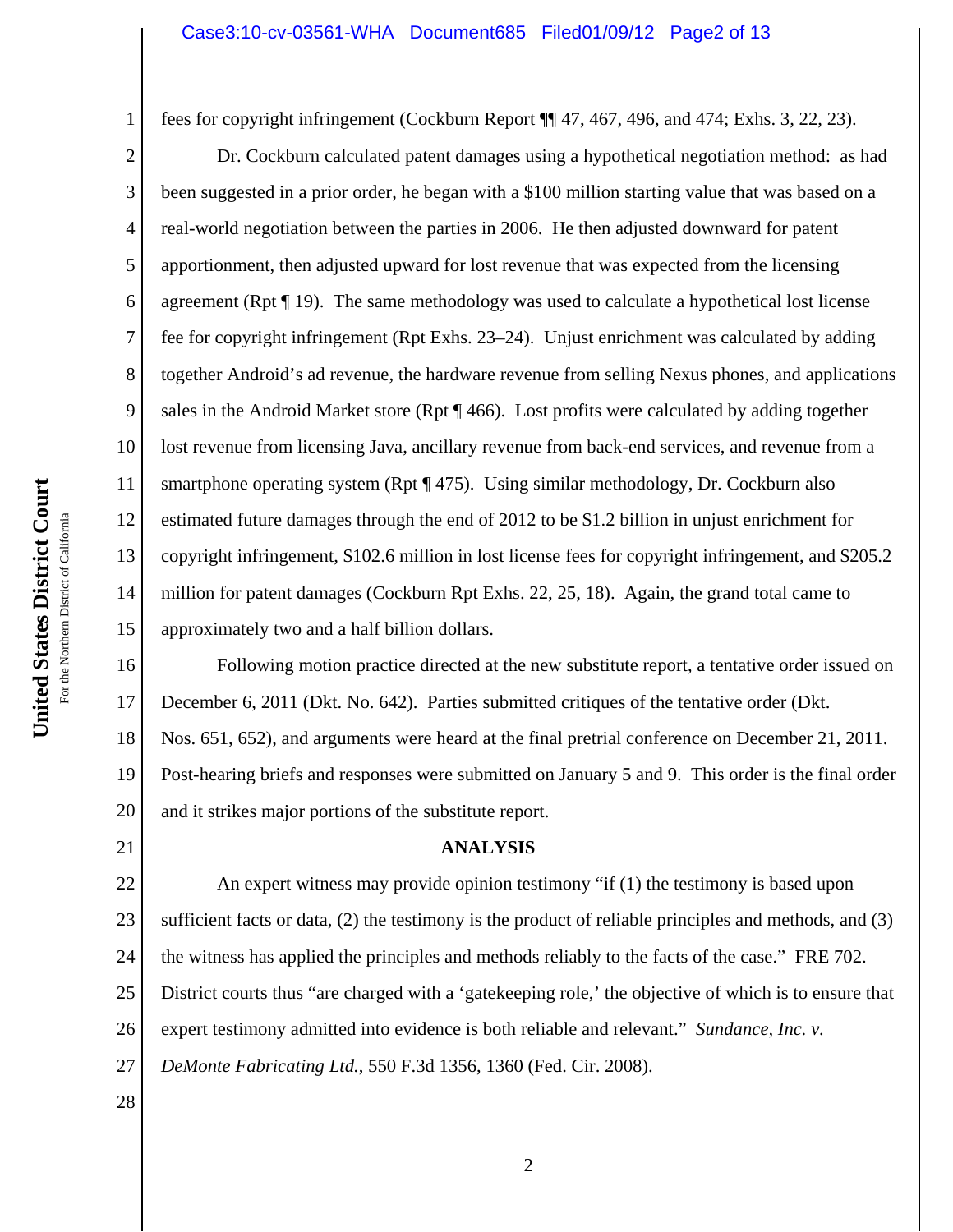Google raises several objections to Dr. Cockburn's report. Each of Google's arguments will be addressed below.

1

2

3

4

5

6

7

8

9

10

11

12

# **1. COPYRIGHT LOST LICENSE FEE.**

Dr. Cockburn calculated actual damages for copyright infringement using the lost license fee approach. He did so by determining what Google would have paid to license the use of the copyrights at issue in a hypothetical negotiation with Sun at the time of infringement. Google now argues that the hypothetical negotiation approach cannot be used to calculate the lost licensee fee. Google contends that any hypothetical negotiation would be excessively speculative under *Daubert* because Sun never licensed an incompatible version of Java to competitors, and would not have done so with Google at the time of infringement. Therefore any calculation of actual damages based on a hypothetical negotiation must be excessively speculative (Br. 4, Supp. Br. 11–14). This order disagrees.

13 14 15 16 17 18 19 20 21 22 23 In the context of copyright infringement, the hypothetical lost license fee can be based on the fair market value of the copyright at the time of infringement. *Polar Bear Productions, Inc. v. Timex Corp.*, 384 F.3d 700, 709 (9th Cir. 2004). "To determine the work's 'market value' at the time of the infringement, we have endorsed a hypothetical approach: what a willing buyer would have been reasonably required to pay to a willing seller for the owner's work." *Mackie v. Rieser*, 296 F.3d 909, 917 (9th Cir. 2002) (citations omitted). This standard is similar, if not the same, as the standard for calculating a reasonably royalty in the context of patent damages. For a reasonable royalty for patent infringement, the hypothetical negotiation also requires the court to envision the terms of a licensing agreement reached as the result of a supposed meeting between the patentee and the infringer at the time infringement began. *Rite-Hite Corp. v. Kelley Co., Inc.*, 56 F.3d 1538, 1554 (Fed. Cir. 1995).

24 25 26 27 28 Google argues that because Sun never licensed its Java copyrights in agreements that also allowed the licensee to develop an incompatible version of Java, any calculation of the hypothetical lost license fee would be incurably speculative under *Daubert*. This argument fights the hypothetical. In order to calculate the lost licensing fee, the hypothetical licensing agreement must be *reached* as the result of a hypothetical meeting between the parties. *See Rite-Hite Corp.*,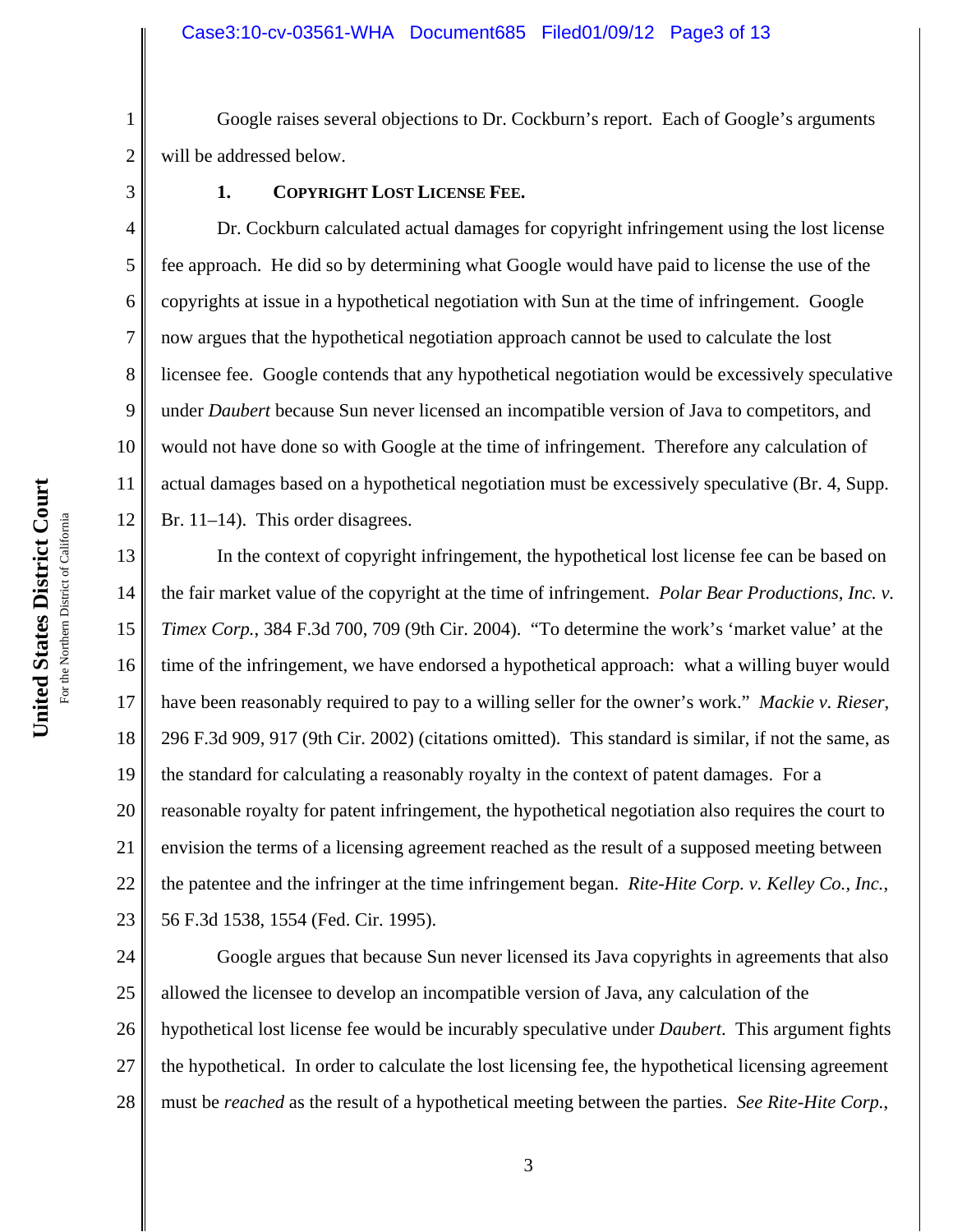# Case3:10-cv-03561-WHA Document685 Filed01/09/12 Page4 of 13

4 56 F.3d at 1554 (patent reasonable royalty). Although our court of appeals has not explicitly held so, the Second Circuit has held that whether the parties might in fact have negotiated is irrelevant to the purpose of the lost licensing fee calculation for copyright damages. *On Davis v. The Gap, Inc.*, 246 F.3d 152, 171–72 (2nd Cir. 2001). The hypothetical negotiation is only a means for calculating the fair market value. It is the fair market value that must not be speculative under *Daubert*.

7 8 9 10 11 12 13 Dr. Cockburn had a non-speculative factual basis to value a license for an incompatible version of Java. Dr. Cockburn did so by starting with the real-world negotiations between Sun and Google for a compatible Java, and then adjusting that amount up to compensate for the incompatibility. The amount of the upward adjustment was based on Sun's own revenue projections at the time for the value of compatibility. Dr. Cockburn's calculation was sufficiently based on real-world facts. This calculation was not speculative under *Daubert*. Google's objections are overruled.

14

1

2

3

5

6

## **2. STARTING POINT OF \$100 MILLION.**

15 16 17 18 19 For both copyright lost license fee and patent reasonable royalty calculations, Google argues that Dr. Cockburn erred by using \$100 million as his starting point for the hypothetical negotiation instead of \$28 million, which was the amount in a draft agreement proposed by Sun dated April 19, 2006, for a "broad technology partnership" between the parties (Br. 2). This order disagrees.

20 21 22 23 24 25 26 27 28 Dr. Cockburn's decision not to use the \$28 million draft agreement as the starting point was within the bounds of reason, although a jury may eventually reject the premise and therefore everything that depends from it. Contrary to Google's assertion that Dr. Cockburn ignored the agreement, he actually addressed it over two pages in his report (Rpt  $\P$  11–16). Dr. Cockburn opined that important terms of the \$28 million draft agreement were still being negotiated (Rpt ¶ 212). As a factual basis for his opinion that terms were not finalized, Dr. Cockburn cited the "Go To Market Plan" section of the agreement, which had the following text: "*Need to discuss*. We propose agreement to the price in return for Sun's hosting & ISV leadership" (Rpt ¶ 211) (emphasis added). Dr. Cockburn also cited emails from Sun executives suggesting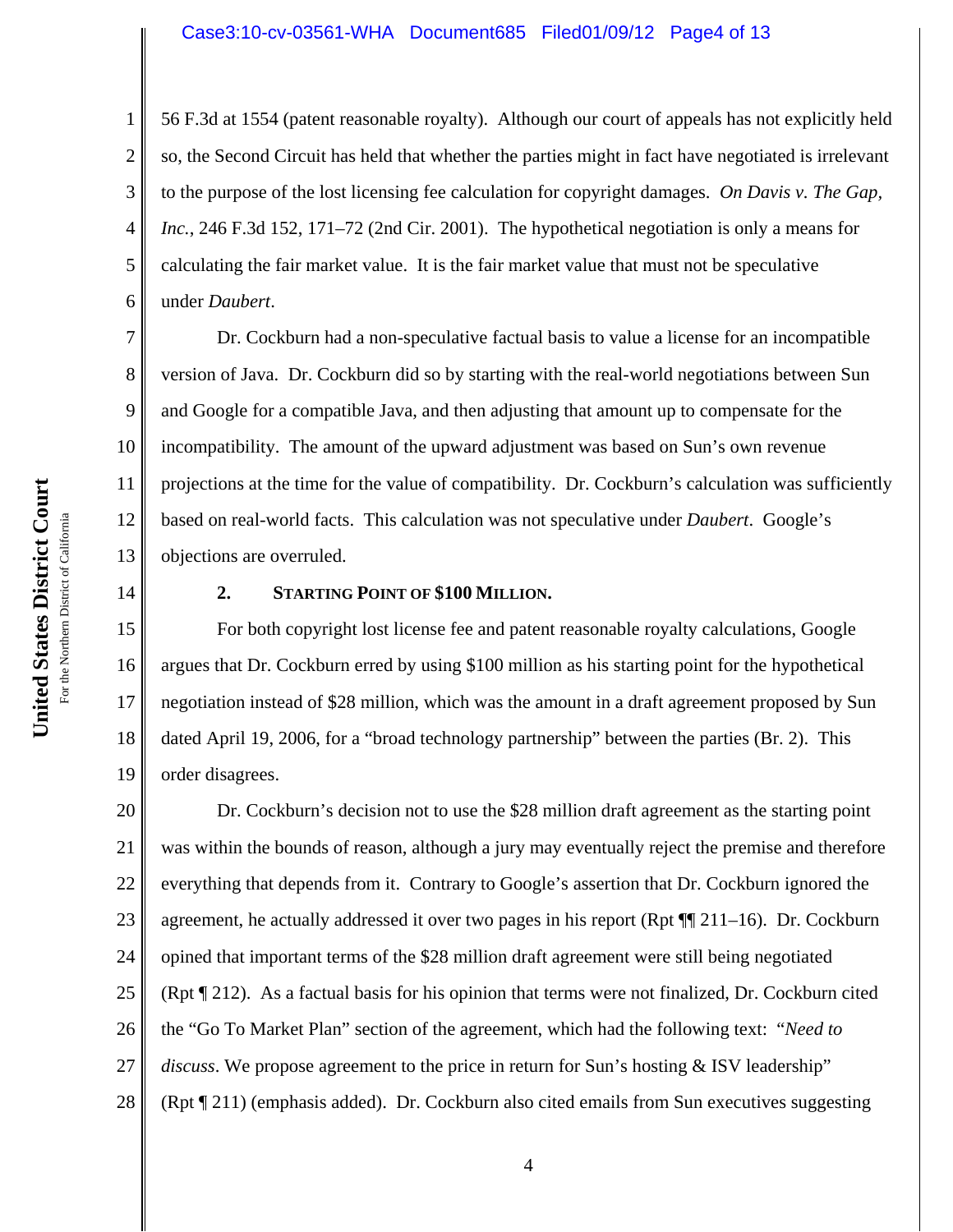### Case3:10-cv-03561-WHA Document685 Filed01/09/12 Page5 of 13

that management had not decided on the final terms of the agreement (Rpt ¶¶ 213–16). Google has not rebutted those citations. Having reviewed the available record, this order finds that Dr. Cockburn reasonably relied on sufficient facts when rejecting the \$28 million draft agreement as a starting point. This does not, of course, mean reasonable experts could not have honest differences of professional opinion on this point and it will be up to the jury to reach its own judgment after hearing both opinions.

7 8 9 10 11 12 13 14 15 16 17 18 This order also finds that Dr. Cockburn did not err in using \$100 million as the starting point. Dr. Cockburn extensively reviewed the entire licensing history between the parties (Rpt ¶¶ 191–221). The \$100 million offer was actually on the table during real-world negotiations between Google and Sun in February and April 2006 (Rpt ¶¶ 196, 207). Dr. Cockburn decided on a \$100 million fee for "a worldwide [Java] license" (Rpt ¶ 228). Although not entirely clear from Dr. Cockburn's report, this license would likely have included "all Sun owned CD JavaME technologies, unencumbered rights" and "engineering and back-end support and services," and "joint promotion of the Java brand" (Rpt  $\P$  230–31). Dr. Cockburn also opined that this \$100 million amount would have been structured as \$60 million in fixed payments and the remainder as ad-revenue sharing (Rpt. Exh. 14). This deal was very similar to the opening draft agreement by the parties in February 2006, and could reasonably be the basis for a hypothetical negotiation. Google's arguments must be directed to the jury.

19

1

2

3

4

5

6

# **3. UPWARD ADJUSTMENT OF THE STARTING POINT.**

20 21 22 23 24 25 26 27 28 For both copyright lost license fee and patent reasonable royalty calculations, Dr. Cockburn adjusted his starting point upward to account for lost convoyed sales that was expected from real-world negotiations (Rpt Exh. 3). Google argues that this upward adjustment was speculative because Dr. Cockburn relied on "a single internal Sun presentation that roughly sketch[ed] a projection of the money Sun might earn from a partnership with Google," (Br. 5). Google argues that this presentation reflected "Sun's optimistic hope, without any grounding in experience or past practice, that it might be able to earn money by partnering with Google" (Br. 5); and that Dr. Cockburn improperly ignored the fact that this would have been a new line of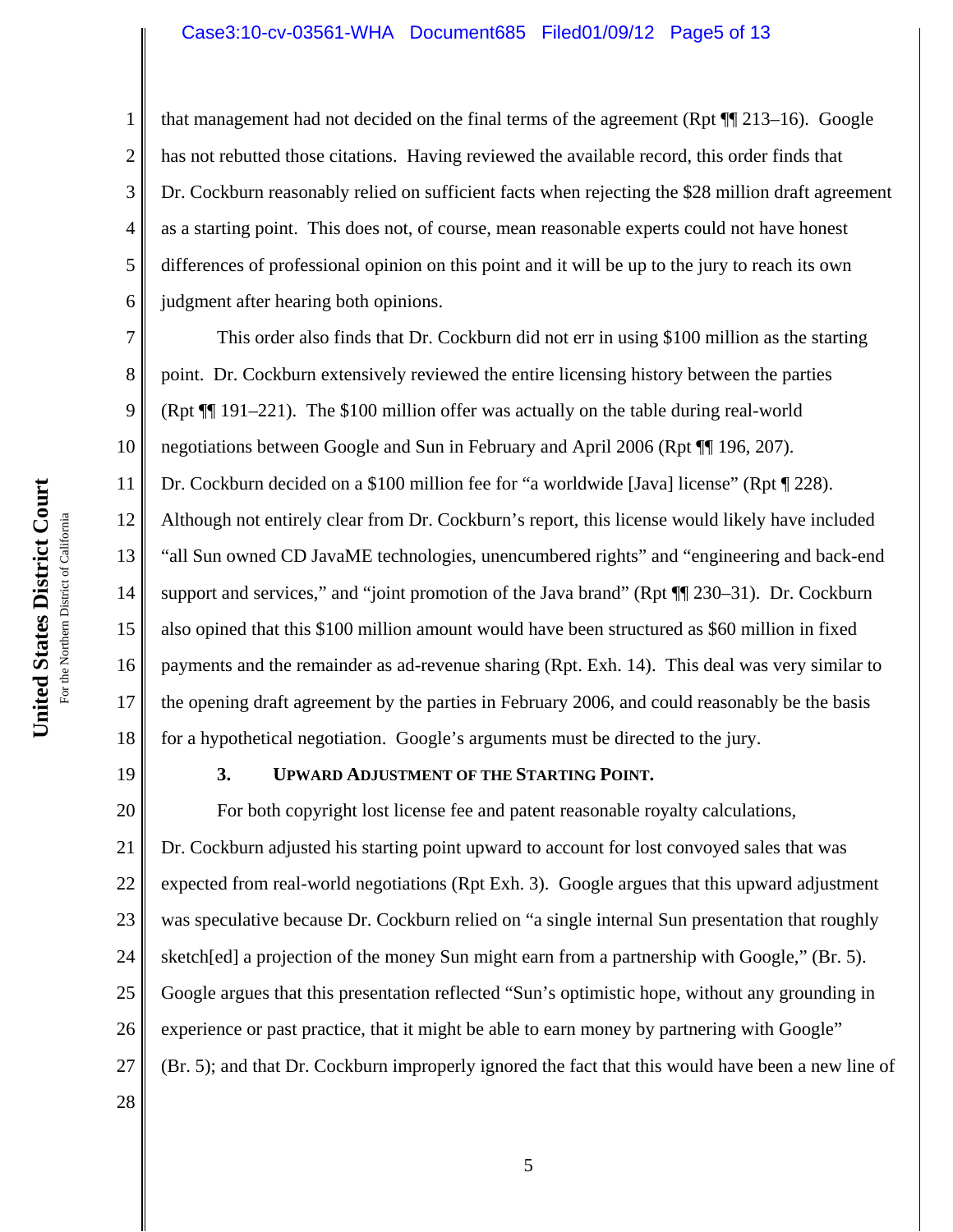### Case3:10-cv-03561-WHA Document685 Filed01/09/12 Page6 of 13

1 2 business, he did not vet the reliability of the projections with anyone at Oracle, and he did not see any other documents to support the lost-profits projection (Br. 10).

A patent owner may be able to recover directly for loss of collateral sales on a lost-profits theory. But lost convoyed sales also remain relevant to a reasonable royalty even where the patent owner's proof is insufficient to show lost profit. *Georgia-Pacific Corp. v. United States Plywood Corp.*, 318 F. Supp. 1116, 1121, 1128–1130 (S.D.N.Y. 1970); *see also Rite-Hite Corp. v. Kelley Co., Inc.*, 56 F.3d 1538, 1554–55 (Fed. Cir. 1995) (same).

8 9 10 11 12 13 14 Dr. Cockburn based his upward adjustment on three factors: *first*, "harm to Sun, in the form of foregone licensing revenues and convoyed sales that Sun expected to generate pursuant to" licensing its technology to Google; *second*, "the effect of fragmentation on non-mobile Java revenues portended by [alleged] infringement;" and *third*, a "litigation premium" reflecting the fact that the hypothetical negotiation must assume that the patents are valid and infringed (Rpt ¶¶ 35–40). Although noting that the harm from fragmentation would have been great, Dr. Cockburn opined that only lost convoyed sales had a reasonably certain value (*ibid.*; Cockburn Dep. at 176:12–16).

16 17 18 19 20 21 22 23 24 25 26 27 This upward adjustment was not improper under *Daubert*. From the parties' discussions during the 2006 negotiations and Sun's business model, it was clear that Sun expected convoyed sales after licensing a compatible version of Java to Google. Sun's expectations were catalogued qualitatively in a variety of documents (*see, e.g.*, Rpt ¶¶ 297–99) and quantitatively in financial projections (Rpt ¶¶ 298–302; Purcell Exhs. 18–19). The jury could reasonably find that Google's infringement led to an Android that was *incompatible* with Java and precluded Sun from receiving convoyed sales "through licensing royalty bearing commercial implementations, using TCK licenses to maintain the integrity of the Java platform, and providing backend services and potentially other revenue opportunities" (Rpt ¶ 288). If so, then the hypothetical negotiation should take that lost revenue into account and upwardly adjust the licensing fee Sun would have required to license an incompatible version of Java. Dr. Cockburn had a sufficient factual basis for this calculation to allow it to be in play before the jury.

28

United States District Court **United States District Court** For the Northern District of California For the Northern District of California 3

4

5

6

7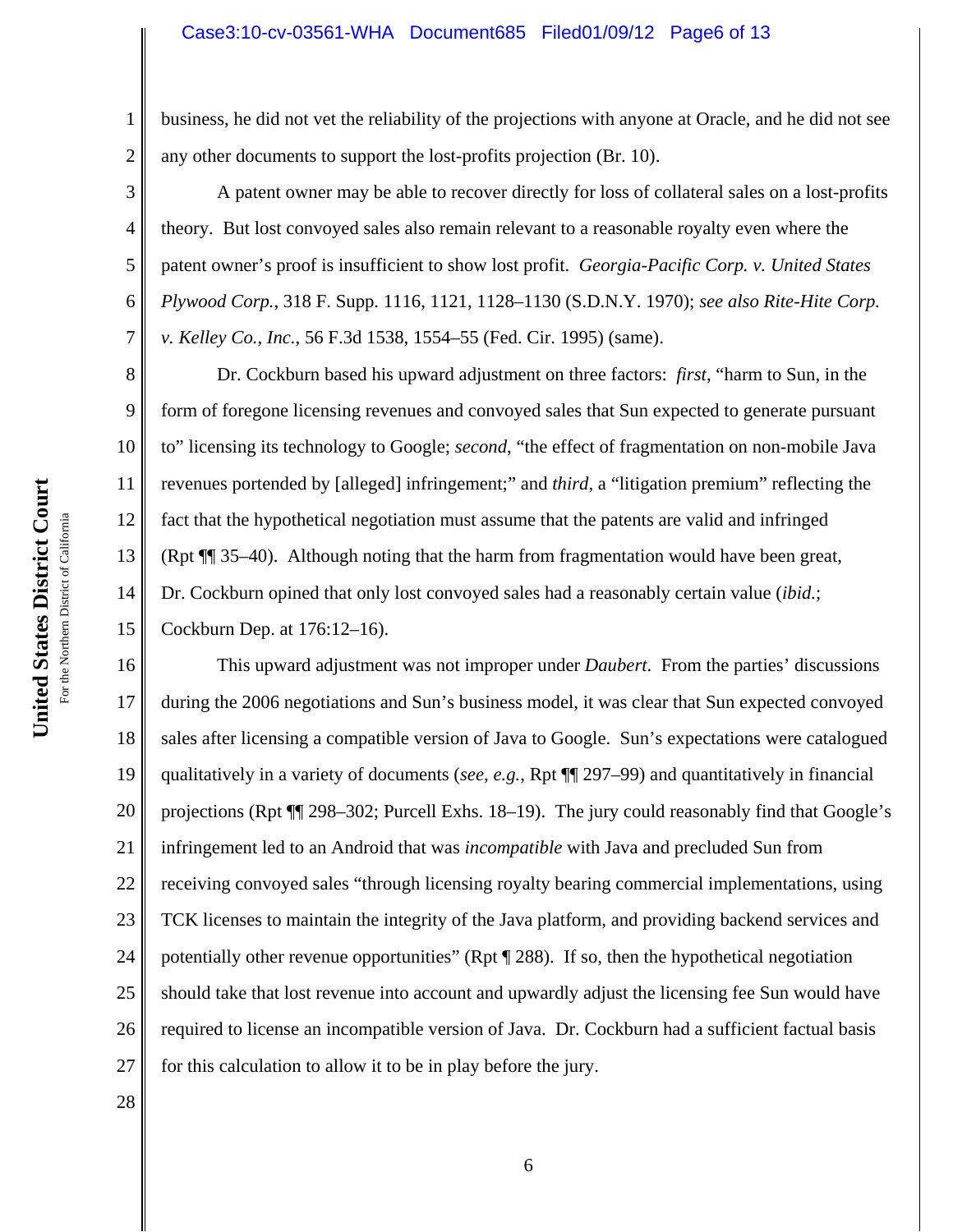### Case3:10-cv-03561-WHA Document685 Filed01/09/12 Page7 of 13

1

9

10

11

12

2 3 4 5 6 7 8 While the amount of adjustment involves an element of uncertainty, Dr. Cockburn's quantitative analysis was based on sufficiently reliable financial projections. The Federal Circuit has upheld a hypothetical royalty based on a contemporaneously created business plan projecting revenue. *Interactive Pictures Corp. v. Infinite Pictures, Inc.*, 274 F.3d 1371, 1385 (Fed. Cir. 2001). The convoyed-sales projections were contemporaneously calculated by Kathleen Knopoff, a senior director of business operations at Sun. Google does not explain why Ms. Knopoff would have projected an overly optimistic amount. Google's objections to the upward adjustment are overruled.

**4. APPORTIONMENT OF THE STARTING VALUE AND UPWARD ADJUSTMENT.**

The July order stated a strong view that the patent hypothetical negotiation should use the \$100 million offer in 2006 as the starting point and then make appropriate adjustments. The order, however, expressly stated that it did not rule out other formats of analysis.

13 14 15 16 17 Dr. Cockburn elected to use the \$100 million offer as a starting point for both copyright lost license fee and patent reasonable royalty calculations. But, this order holds, he failed to apportion that \$100 million offer properly between the 26 claims in suit versus all other items in the 2006 offer. He did make a stab at an apportionment but his apportionment methodology was flawed.

18 19 20 21 22 23 24 25 26 27 His method was to review future 2008–2011 data to estimate the impact of certain features in the 2008–2011 marketplace. One such feature, for example, was faster processing time. The features tested were those allegedly enabled by the claims in suit. His method ran many eBay transactions collected between January 2010 and June 2011 through a statistical analysis and estimated the importance of the feature to consumers. This in turn led to an estimate of the extent to which the feature contributed to 2008–2011 demand for Android. Overall, he estimated that the claimed functionalities accounted for 30 percent of the overall Android revenues, that is, revenues for Android would have been 30 percent less had the claimed functionalities been deleted from Android. This is for the patent claims only. Another 15 percent was attributed to the alleged copyright violations.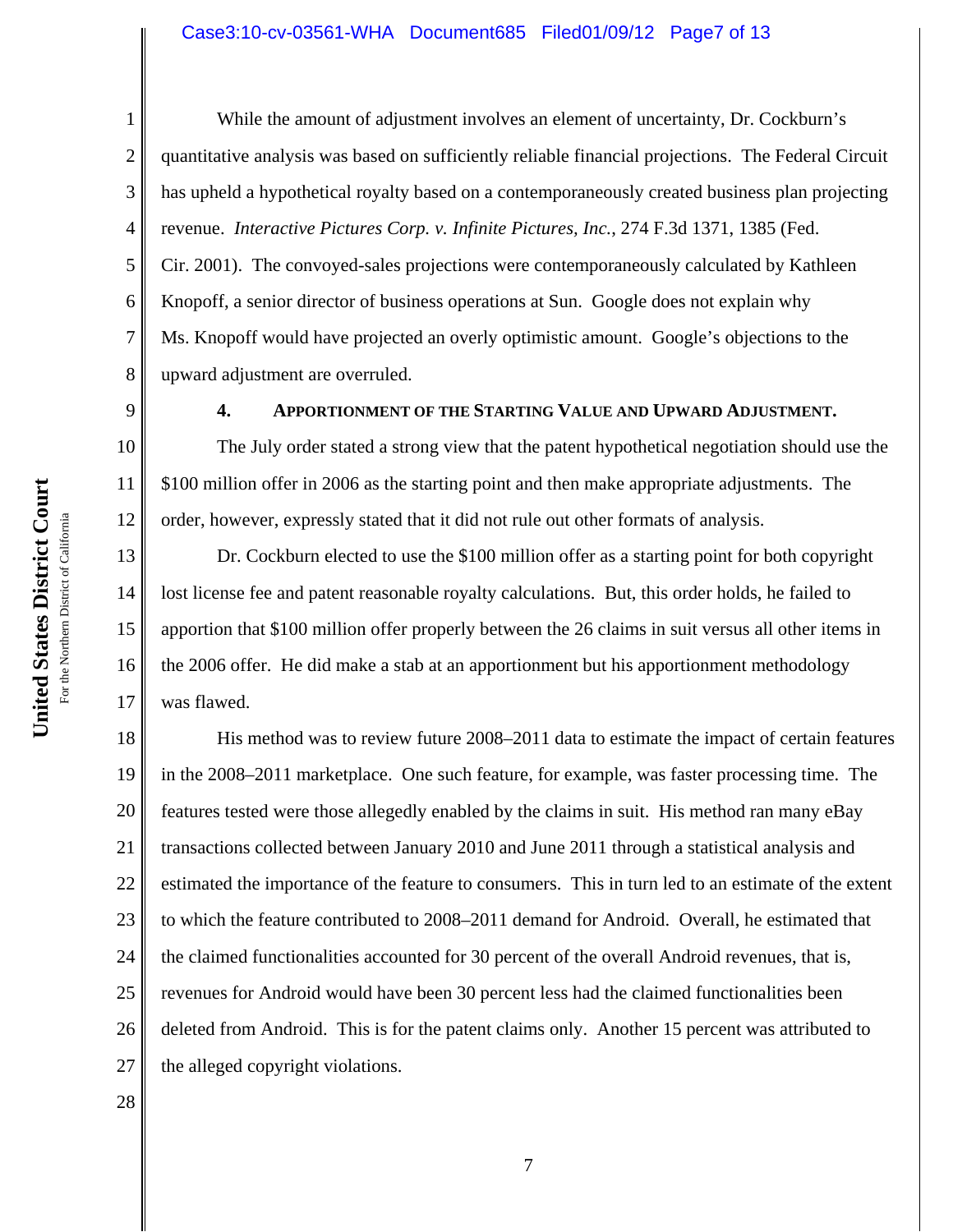#### Case3:10-cv-03561-WHA Document685 Filed01/09/12 Page8 of 13

Dr. Cockburn then assumed that this outcome would have been foreseeable in 2006 at the time of the hypothetical negotiation and thus 30 percent of the value of the actual 2006 offer should be attributed to the patent claims in suit and another 15 percent to the copyright claims in suit, leaving 55 percent to be spread over the many thousands of other know-how items included in the 2006 offer.

The main flaw in this method is that the universe of know-how included in Android during 2008–2011 was different from the universe of know-how included in the 2006 offer. Put differently, Android today undoubtedly represents some Java know-how, some technology owned by strangers to this litigation (presumably licensed), and a fair dose of Google's own engineering. The 2006 offer, in constrast, represented thousands of Java-related features, many of which never made it into Android but nonetheless would have had value. Dr. Cockburn failed to account for this disconnect. For all that is shown, the thousands of other items in the 2006 offer might have deserved far more than 55 percent of the total pie. Dr. Cockburn made no attempt to evaluate the remainder of the items offered for license in 2006.

15 16 17 18 19 20 21 22 23 24 It is no answer to say, as Dr. Cockburn did in his footnote 327, that his approach is "conservative." The meaning of the turbid footnote is bewildering. It does not escape the apples-and-oranges problem. While the after-the-fact studies arguably show that the claims in suit eventually contributed strongly to the success of Android, and while those studies possibly show that a reasonable negotiator in Google's position in 2006 would have been willing to assign a disporportionate share of the \$100 million to the claims in suit, the fact remains that the rest of the 2006 bundle does not bear any relationship to the rest of the modern Android, for all the record shows. Reasonable parties in 2006 might well have viewed the rest of Java as worth far more than the claims conveniently selected for litigation after the fact. This order assumes without deciding that the after-the-fact studies are valid enough to go to the jury.

25 26 27 28 If the \$100 million offer in 2006 is used as the starting point, as the July order suggested (but did not require), then a fair apportionment of the \$100 million as between the technology in suit and the remainder of the technology then offered must be made. One way this might be done would be to divide the thousands of items into coherent groups and to evaluate the relative

1

2

3

4

5

6

7

8

9

10

11

12

13

14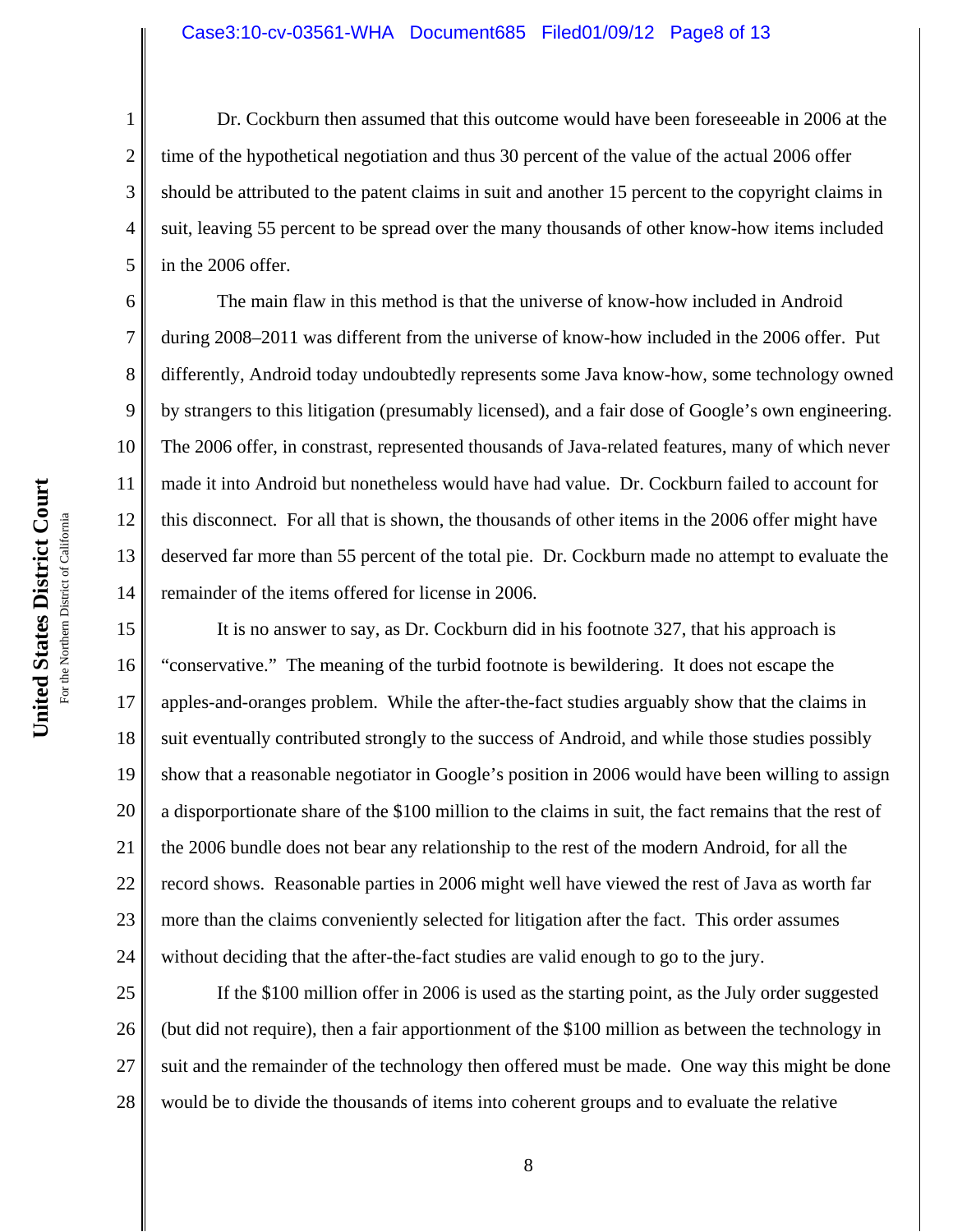#### Case3:10-cv-03561-WHA Document685 Filed01/09/12 Page9 of 13

importance of the groups and to apportion the \$100 million across the groups in proportion to their relative importance. The group or groups including the 26 claims in suit would further need to be apportioned as between these claims versus the rest of the group members. Other methods might be viable as well. Dr. Cockburn's method, however, does not withstand scrutiny. His damages opinions on apportionment and calculations based on apportionment (including patent damages and copyright lost license fee) are **STRICKEN**.

It is important to state that this order does not strike Dr. Cockburn's opinion on the unjust enrichment from copyright infringement. Under copyright law, the burden is on Google to allocate Android profit based on the copyrights in suit versus other non-infringing contributions. *See* 17 U.S.C. 504(b). Possibly, that allocation will substantially whittle down the claimed unjust enrichment. This order does not disturb that portion of Dr. Cockburn's opinion. Similarly, this order does not disturb Dr. Cockburn's lost profit analysis for copyright. These calculations were not based on Dr. Cockburn's apportionment and have not been challenged under *Daubert*.

14

1

2

3

4

5

6

7

8

9

10

11

12

13

# **5. CLAIM-BY-CLAIM INSTEAD OF PATENT-BY-PATENT ANALYSIS.**

15 16 17 18 Google argues that Dr. Cockburn should have conducted a claim-by-claim analysis of damages instead of a patent-by-patent analysis (Br. 9). As such, Google requests that Dr. Cockburn be precluded from apportioning an asserted patent's value among its claims at trial (*ibid.*). This order agrees.

19 20 21 22 23 24 25 26 27 28 The July 22 order stated that a claim-by-claim analysis of damages was needed: "determining the date of first infringement requires a claim-by-claim analysis" (Dkt. No. 230 at 7). There are a number of reasons. *First*, a single patent can include many distinct variations of an invention, each represented by its own claim. Some may be apparatus claims. Some may be method claims. A single patent may include many apparatus claims, again each represented by its own claim. The same is true for methods. An infringer of one claim is compelled by law to pay for a license, via the hypothetical negotiation, for the specific invention represented by that claim but it is not required to pay for a license for the other specific inventions not infringed. Therefore, the hypothetical negotiation must be focused only on negotiating a compulsory license for each claim infringed, not for the entire patent.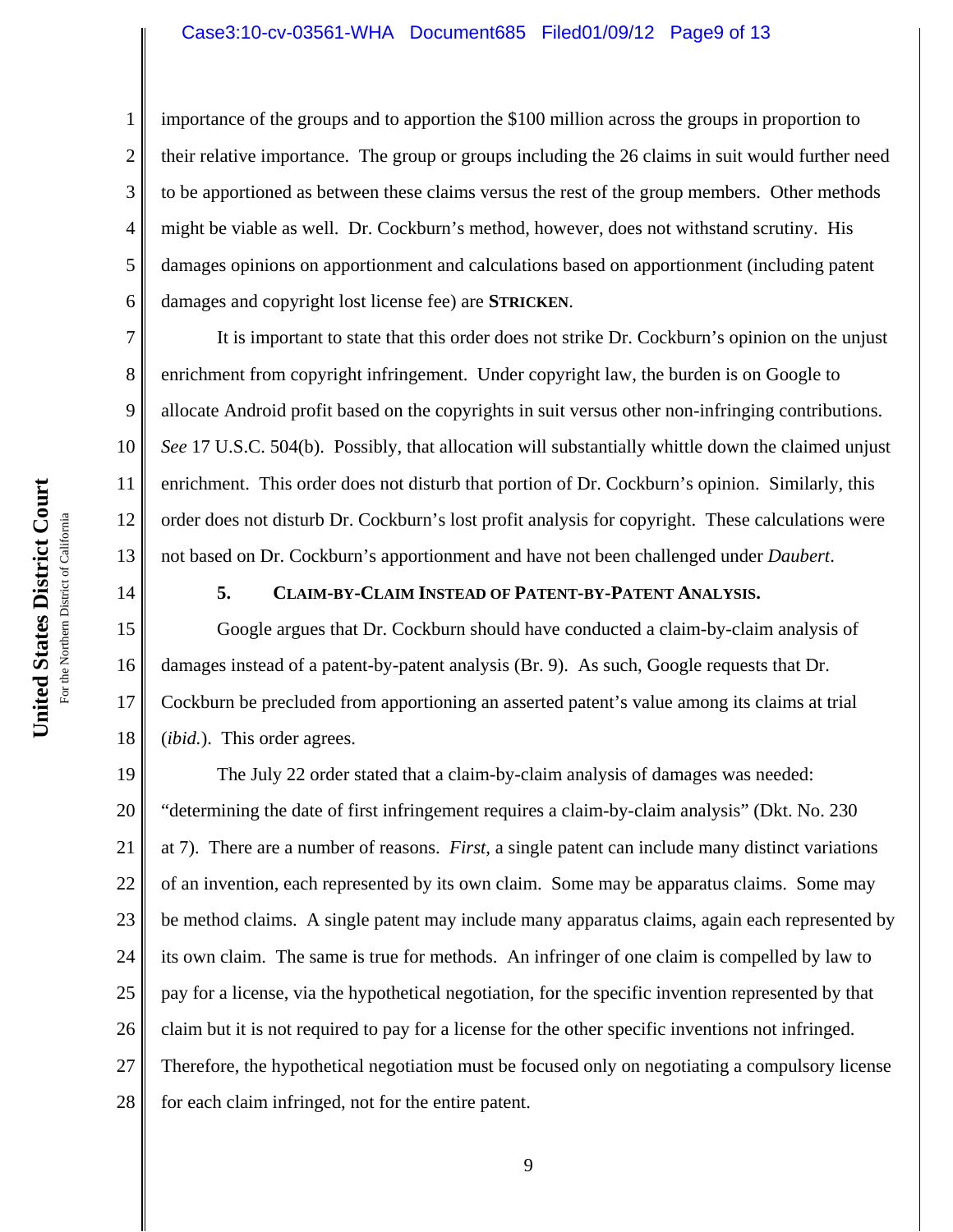# Case3:10-cv-03561-WHA Document685 Filed01/09/12 Page10 of 13

*Second*, some of the asserted claims might be less valuable, or easier to design around, than other claims contained within that same patent.

*Third*, the jury may find liability on some claims but not others in the same patent, or some claims may be rejected by the USPTO on re-examination.

*Fourth*, if liability is found on a claim, it may be possible to extend the royalty rate found by the jury on that claim into the future as a condition of not granting an injunction.

Oracle does not deny that Dr. Cockburn treated each patent as an indivisible whole (*see* Rpt Exhs. 2, 4–13). It is a mystery why Oracle and Dr. Cockburn deliberately choose to disregard this aspect of the July order.

10

11

12

13

14

1

2

3

4

5

6

7

8

9

# **6. NO DIVISION OF SEPARATE COPYRIGHT CLAIMS.**

In a parallel manner, Google argues that Dr. Cockburn erred by not separating copyright damages for the two categories of copyrighted material asserted in this action: the lines of Android source code and the structure, arrangement, and selection of the Application Programming Interfaces (API) packages. This order agrees.

15 16 17 18 19 20 21 Dr. Cockburn's discussion of copyright damages focused almost entirely on the value of the APIs (*see* Rpt Part XI). But if the structure, arrangement, and selection of the APIs is not copyrightable or if Google engaged in fair use with respect to APIs, then Oracle's copyright claim would be limited to only a dozen code files. Dr. Cockburn has not adequately valued that code in his report and cannot do so at trial. This order holds that the jury will be instructed that if Google is found not liable for infringing the selection, arrangement, and structure of the API packages, then Dr. Cockburn's copyright damages analysis is inapplicable.

22

### **7. INADEQUATE CALCULATION OF FUTURE DAMAGES.**

23 24 25 26 27 28 In the context of patent infringement, Google argues that Dr. Cockburn erred by calculating future damages only for one year after past damages and not taking into account the varying expiration dates of the asserted patent claims (Br. 7–8). Oracle does not deny that Dr. Cockburn only calculated damages through the end of 2012 and did not calculate damages for unexpired patents after that date. Nor did Dr. Cockburn calculate damages or a royalty rate past the end of 2012 for copyright infringement.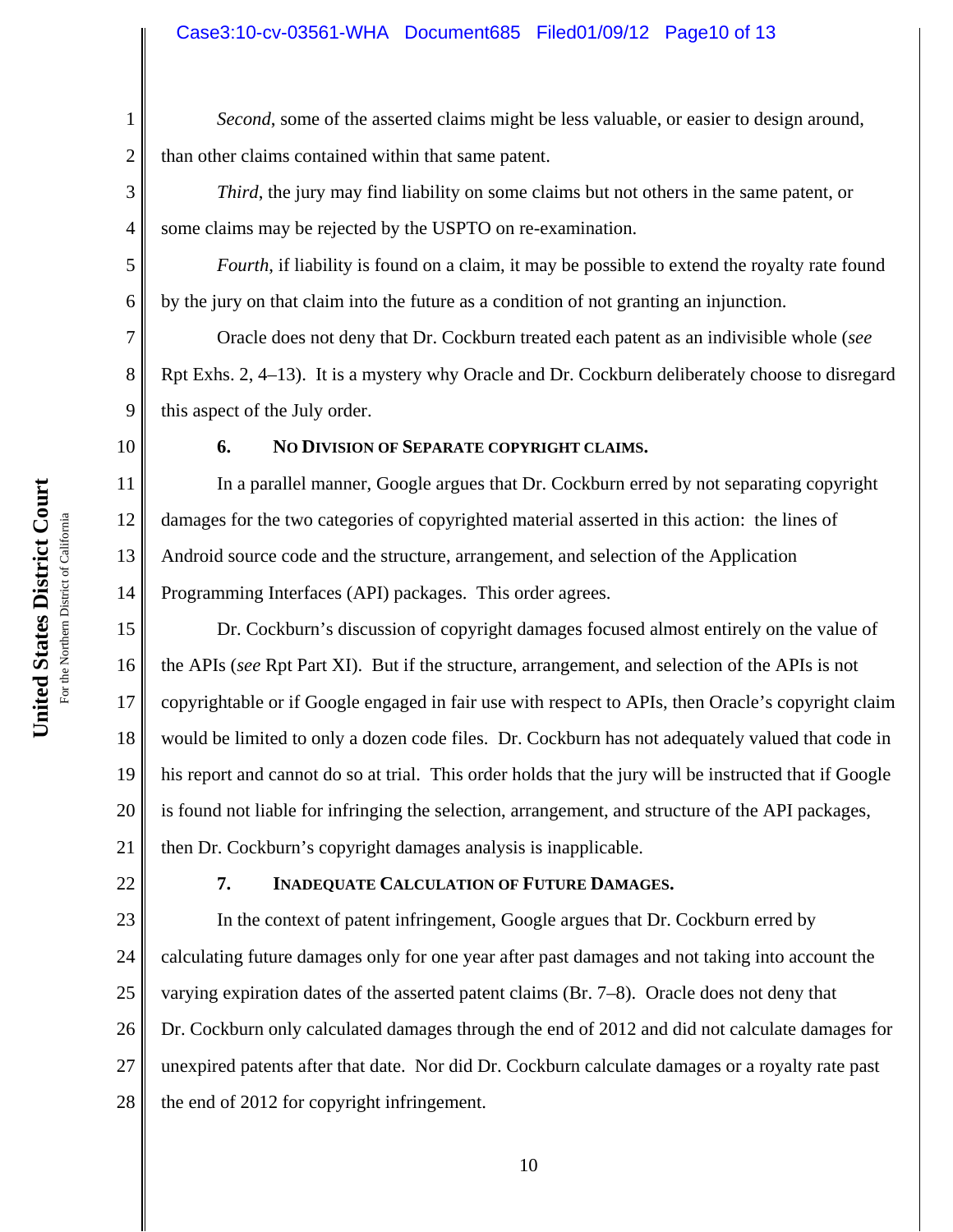### Case3:10-cv-03561-WHA Document685 Filed01/09/12 Page11 of 13

4 6 If liability is established at trial, the jury will be asked to make a finding of the reasonable royalty rate for each infringed patent claim and copyright. If an injunction is not granted, then the royalty rate found by the jury will be used to award supplemental damages on a year-to-year basis, this for ongoing damages after the last damages period calculated. If an injunction is granted, there will be no need for future damages. Either way, Dr. Cockburn will not be allowed to testify about damages after the end of 2012.

7 8

9

10

11

1

2

3

5

### **8. REFERRING TO LICENSES INVOLVING UNRELATED TECHNOLOGY AND PARTIES.**

Google argues that Dr. Cockburn should be precluded from referring to noncomparable licenses and settlements involving other companies (Supp. Br. 16). Specifically, Google seeks to preclude Dr. Cockburn from testifying regarding past licenses involving Nokia, Qualcomm, and Apple, and settlements between Sun and Microsoft (Br. 9–10).

12 13 14 Damges experts cannot use noncomparable licenses, with little relationship to the claimed invention or parties-in-suit, as a basis for calculating reasonable royalties. *See ResQNet, Inc. v. Lansa*, *Inc.*, 594 F.3d 860, 870 (Fed. Cir. 2010).

15 16 17 18 19 20 21 22 In his report, Dr. Cockburn cursorily discussed licenses involving Nokia, Qualcomm, and Apple (Rpt  $\P$  104–105). Other than listing the licensing amounts, Dr. Cockburn did little to describe these licenses. The only description given about the technology was that the licenses involved "intellectual property associated with mobile devices and services" (Rpt ¶ 104). Importantly, Dr. Cockburn did not specify whether the referenced licenses related to software or hardware, or how extensive the licenses were. Because there was so little information given about these licenses, this order cannot see how a jury could adequately evaluate the probative value of those agreements. References in Dr. Cockburn's report to these licenses are **STRICKEN**.

23 24 25 26 27 Dr. Cockburn also referenced the settlement entered into between Sun and Microsoft in 2004, under which Microsoft agreed to pay Sun over one billion dollars to settle ongoing litigation and to enter into license agreements (Rpt  $\P$  70–71). Dr. Cockburn opined that the settlement exemplified the importance of compatibility to Java because Microsoft was threatening to fragment the Java platform (*ibid.*).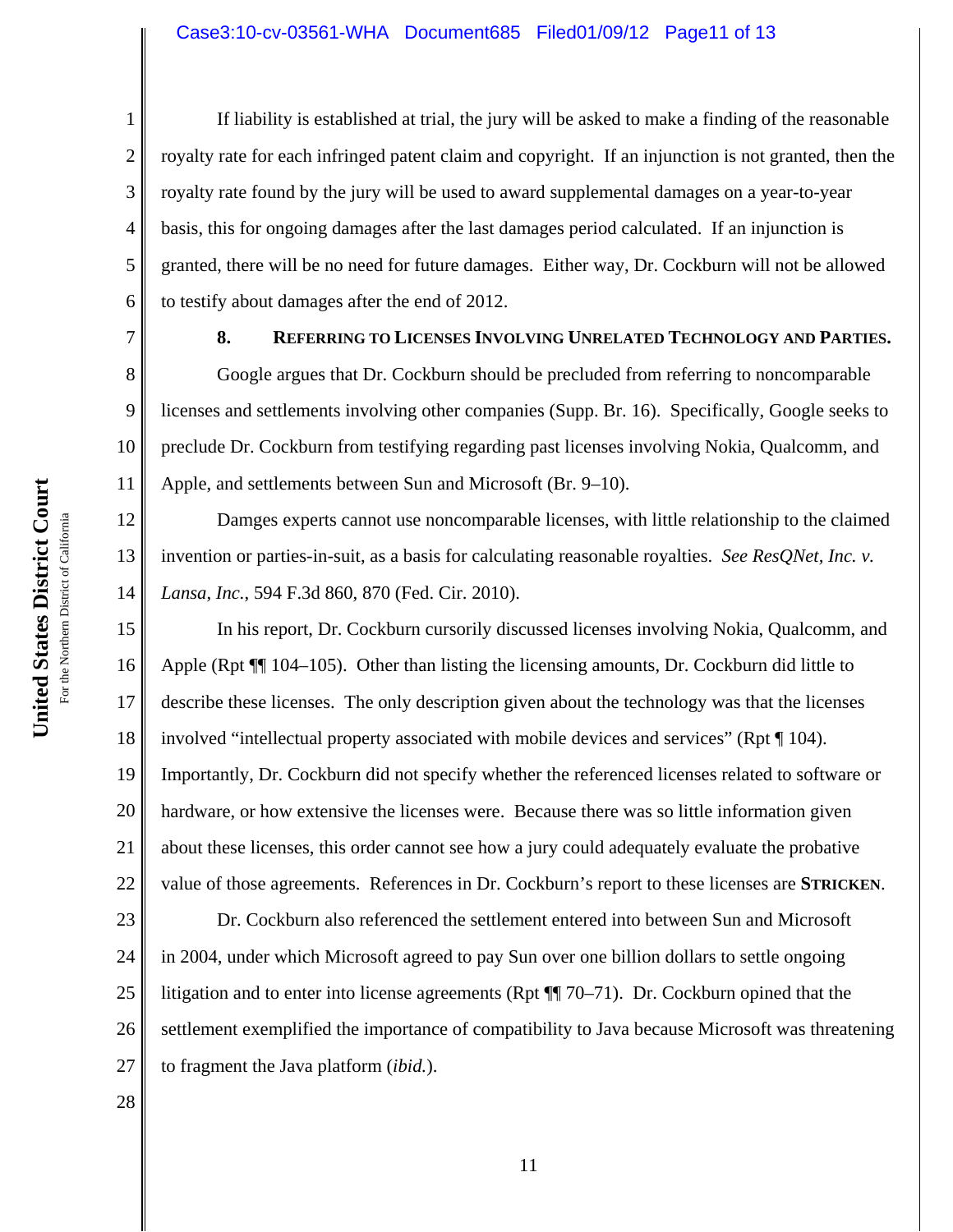#### Case3:10-cv-03561-WHA Document685 Filed01/09/12 Page12 of 13

United States District Court **United States District Court** For the Northern District of California For the Northern District of California

1 2 3 4 5 6 7 8 9 10 The problem with Dr. Cockburn's analysis is that he confused *two separate* litigations between Sun and Microsoft in the late-1990s and early-2000s. Dr. Cockburn used Sun's complaint from the earlier litigation to describe the importance of the settlement amount from the later litigation (Rpt ¶ 71). More specifically, Sun sued Microsoft in 1997 for \$35 million, alleging that Microsoft had breached its contract by trying to extend Java so it would work differently on Windows computers. *Sun Microsystems, Inc. v. Microsoft Corp*, No. 97-20884 RMW (N.D. Cal). One of Sun's main arguments in the case was that Microsoft wrongfully advertised that its products were Java-compatible because, in Sun's eyes, they were not. The two parties settled in 2001 for \$20 million. *Sun, Microsoft settle Java suit*, CNET News, January 23, 2001, accessed at <http://news.cnet.com/2100-1001-251401.html>.

11 12 13 14 15 16 17 In 2002, Sun sued Microsoft for one billion dollars claiming that Microsoft had engaged in anticompetitive actions against Java. *Sun Microsystems, Inc. v. Microsoft Corp*, No. 02-01150 RMW (N.D. Cal). In 2004, Sun and Microsoft settled that lawsuit (Rpt ¶ 71). The settlement involved payments of \$700 million by Microsoft to resolve pending antitrust issues and \$900 million to release all possible patent claims. This second settlement was about more than fragmentation, patent and copyright infringement. That litigation featured antitrust issues. It is too dissimilar to be helpful for calculating damages.

18 19 20 21 22 23 24 25 The Microsoft-Sun litigation can be used for one very limited purpose, and that is to show that Sun did have a policy to disfavor fragmentation. However, the settlement of that litigation was much broader than the patent claims and copyrights-in-suit, and for that matter, Java. The settlement sums paid by Microsoft would serve no purpose other than laying large numbers in front of our jury. Therefore, the expert will be permitted, pursuant to the rules of evidence and the rest of this order, to use the Microsoft-Sun litigation only to show that Sun took fragmentation seriously. The settlement amounts, or any allusions to settlement amounts, cannot be referenced in front of the jury.

26

**CONCLUSION**

27 28 For the reasons stated above, Google's motion in limine is **GRANTED IN PART** and **DENIED IN PART**. Any portion of the report based on the apportionment of the patent claims and